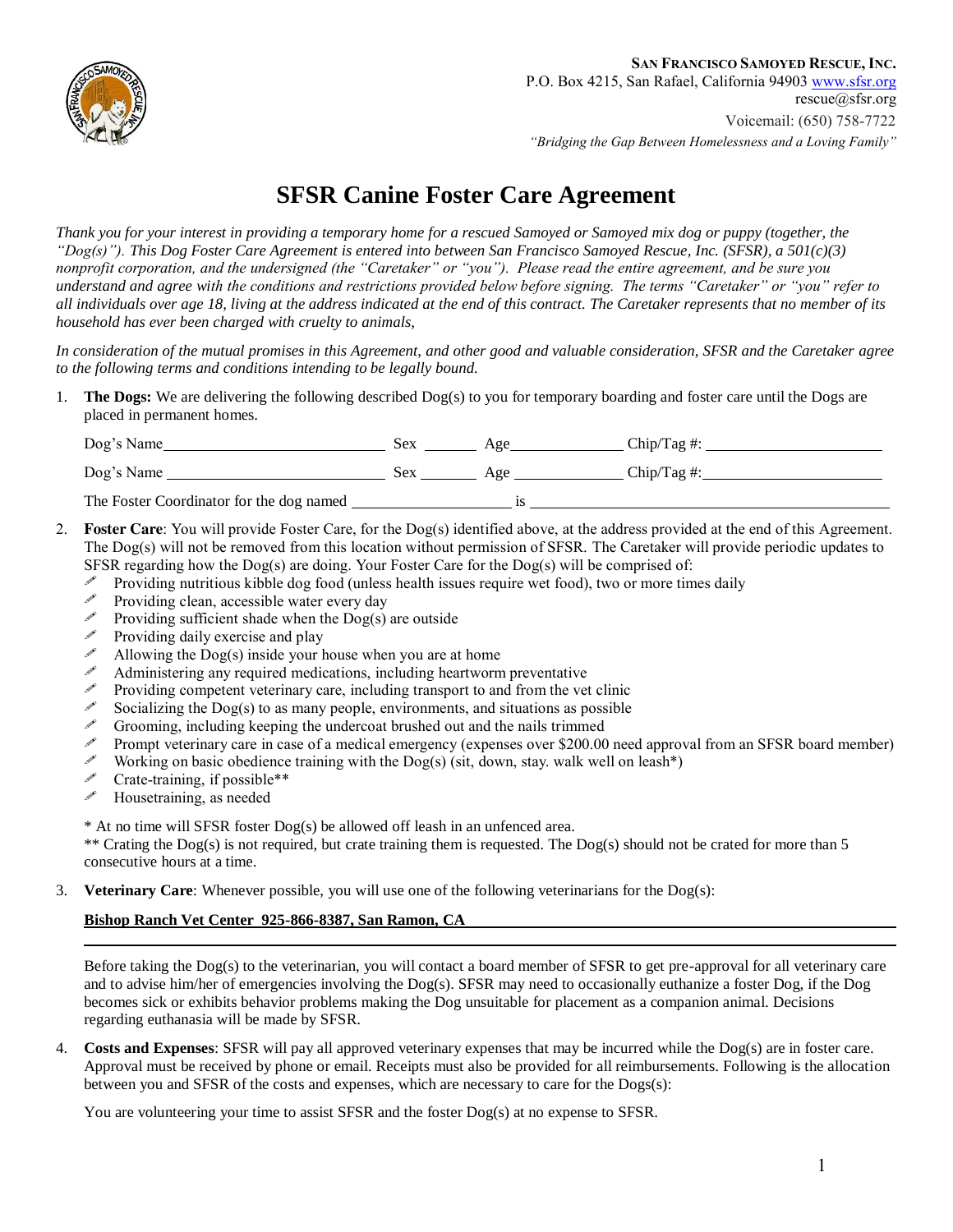

- 5. **Lost/Stolen/Sick**: In the event the Dog(s) are lost, stolen, become seriously ill or die, you will contact the SFSR board immediately. If lost or stolen, the Caretaker will assist SFSR with all reasonable attempts to locate the Dog(s).
- 6. **Vacation/Travel**: The Caretaker, when away from home for over a 24-hour period, will advise the SFSR board, so that alternative arrangements can be made for the Dog(s).
- 7. **No Liability**: SFSR does not warrant the health, temperament, or behaviors of the Dog(s), and SFSR is not to be held liable for any acts of the rescue dog while living with the Caretaker. You are not liable to SFSR for any injuries to, illness, or disappearance of the Dog(s) in your care, except if such injury, illness, or disappearance is caused by or arises out of your gross negligence or intentional misconduct. SFSR is not liable for any bodily injury, illness, or property damage, losses or injuries whatsoever to you or other persons, or to your or another person's animals and pets, caused by the actions, behavior, or health of the Dog(s), or arising out of the Foster Care, except if such damage, losses, or injuries are caused by our gross negligence or intentional misconduct.
- 8. **Returning Dogs**: You agree to notify SFSR immediately in the event that you are no longer able to willing to provide Foster Care to any or all of the Dogs. You will continue to care for the Dog(s) for a reasonable period until we are able to come to your home to retrieve any Dog(s) being returned, or until we can accept the return of the Dog(s) from you to an SFSR representative. We will notify you whenever we wish to retrieve any or all of the Dogs, whether for adoption into a permanent home or any other reason. You will cooperate with SFSR by promptly arranging a mutually satisfactory time for us to pick up any Dogs being returned. You may not entrust the care of the Dog(s) to any other person or relocate the Dog(s).
- 9. **Adoption By Caretaker:** As the Caretaker for the rescue Dog(s), you have the option to request adoption of the Dog(s) in your Foster Care. In the event that you wish to adopt any or all of the Dogs as a household pet(s) for yourself, you must first enter into an Adoption Agreement with SFSR and pay the regular adoption fee. The request to adopt the Dog(s) must be submitted to the Rescue Coordinator before an agreement has been made with any other prospective adopter of the Dog(s).
- 10. **Loaned Equipment and Supplies:** SFSR is temporarily providing you with the following equipment and supplies for use in providing Foster Care:

You will return these items to SFSR in good condition (subject to normal wear and tear) at the end of the Foster Care period, or whenever SFSR requests them. If the foregoing items are lost, stolen, or damaged beyond use or repair as a result of your negligence, you will promptly pay SFSR the replacement price to purchase new items.

- 11. **Bites/Injuries**: The foster home must notify the SFSR board within twelve (12) hours of any bite for other injury inflicted on any human or animal by the rescue Dog(s).
- 12. **Adoption of Dog(s)**: The Caretaker shall not give, lease, or otherwise transfer custody of the rescue Dog(s) to any other person, or to any business or organization, except to return the Dog(s) to SFSR. The Caretaker **may NOT promise the Dog(s) to anyone nor imply they have the authority to approve a potential adoption.** While the Caretaker may have input regarding a potential adopter, SFSR retains ownership of all fostered Dog(s), and will make the final decisions regarding adoption of each foster Dog.
- 13. **Potential New Owner Visits:** The Caretaker understands that prospective adopters may wish to visit the foster Dog(s) before adopting and will allow prospective adopters to meet the dog either at their home or at a mutually convenient location.

.